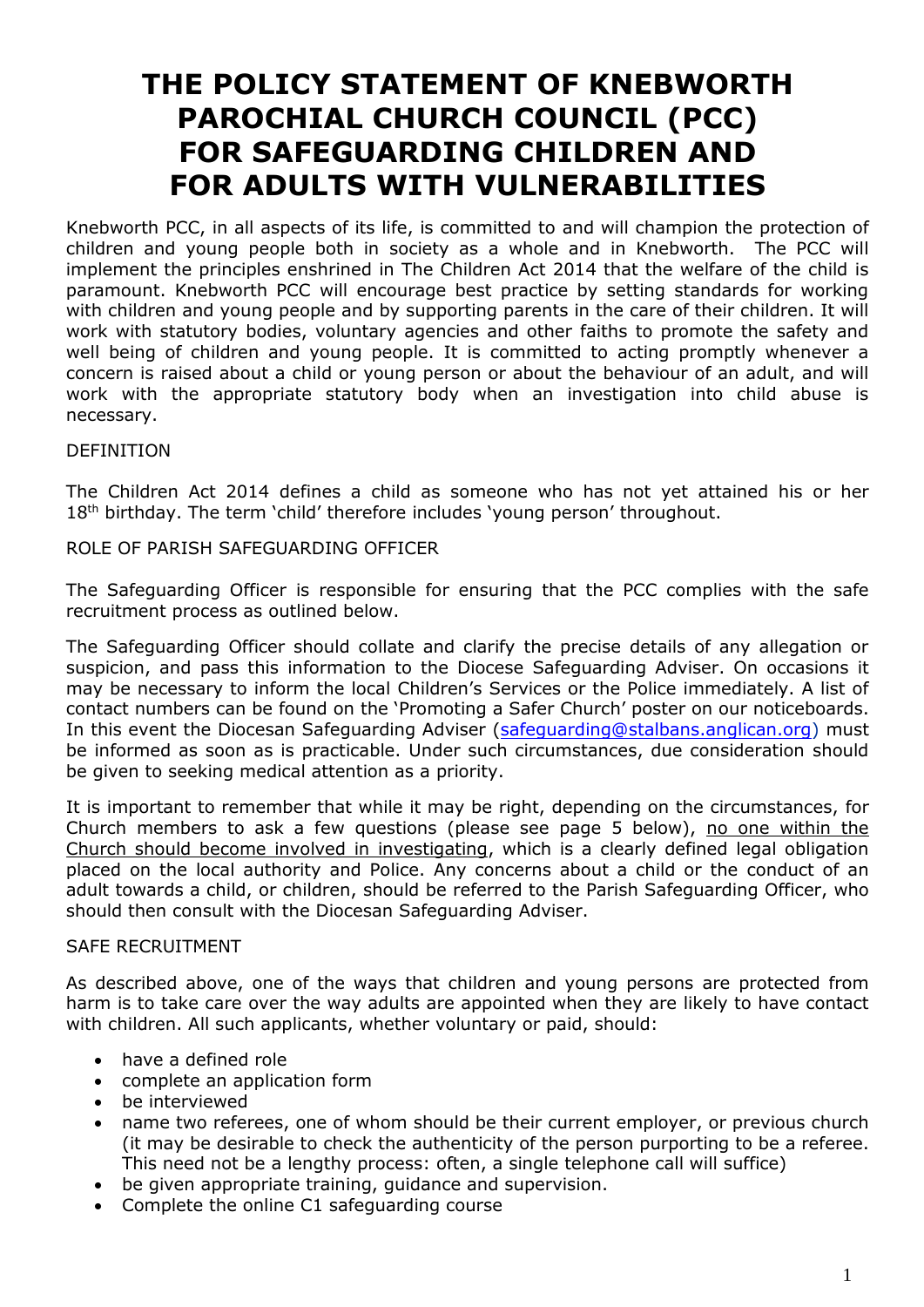#### DISCLOSURE AND BARRING SERVICE (DBS) CLEARANCE

If the decision is made to appoint, the appointee should complete a disclosure at Enhanced Level.

#### WHO SHOULD BE SUBJECT TO DBS CHECK?

All people employed or working as volunteers, or in paid employment, who may come into regular and direct contact with children during their work or activities (including residential activities), or have a duty of care or responsibility for children. Examples of this will include activities in which both children and adults participate.

Good practice is that there should be a ratio of the number of adults in proportion to the number of children as stated by the House of Bishops. In any case there should be least two adults present supervising children. These adults should be DBS cleared at enhanced level.

There will be instances where parents remain present throughout the activity. In these circumstances the supervisors should be DBS cleared.

#### CONFIDENTIAL DECLARATION FORM

The first step in the DBS clearance process is to complete a Confidential **Self-Declaration** form. The purpose of this is to give the applicant an early opportunity to disclose any convictions or cautions, and to discuss in confidence anything that may cause embarrassment. It also encourages honesty and integrity from the outset.

DBS work for the diocese is undertaken by Thirtyone:Eight (previously CCPAS)

A caution or conviction does not necessarily bar a person from working with children; this will depend on all of the circumstances. A system is in place where positive disclosures are considered by a panel, who will advise on the suitability of the person to the post for which they are applying. Further details can be obtained from the Diocese Safeguarding Adviser.

The applicant should complete an online version of the DBS Application Form with details supplied by the Parish Safeguarding Officer. A "Guide for Applicants" will be provided, explaining the process in detail, and outlining what identification documentation is required. Assistance can be given for those who do not have access to the internet or who are not confident with this. The applicant should give the required identification documentation to be examined by the designated Parish Safeguarding Officer or Priest in Charge.

Further, general information is available by visiting the DBS website: [www.gov.uk/disclosure-barring-service-check/overview](http://www.gov.uk/disclosure-barring-service-check/overview)

No person should take up the post until suitable references and DBS results have been received.

PLEASE NOTE: A directive from the House of Bishops means that DBS checks should now be renewed every 3 years. (A 2 year period to ensure all DBS re-checks are brought in line with the new 3 year requirement has been granted until January 2024)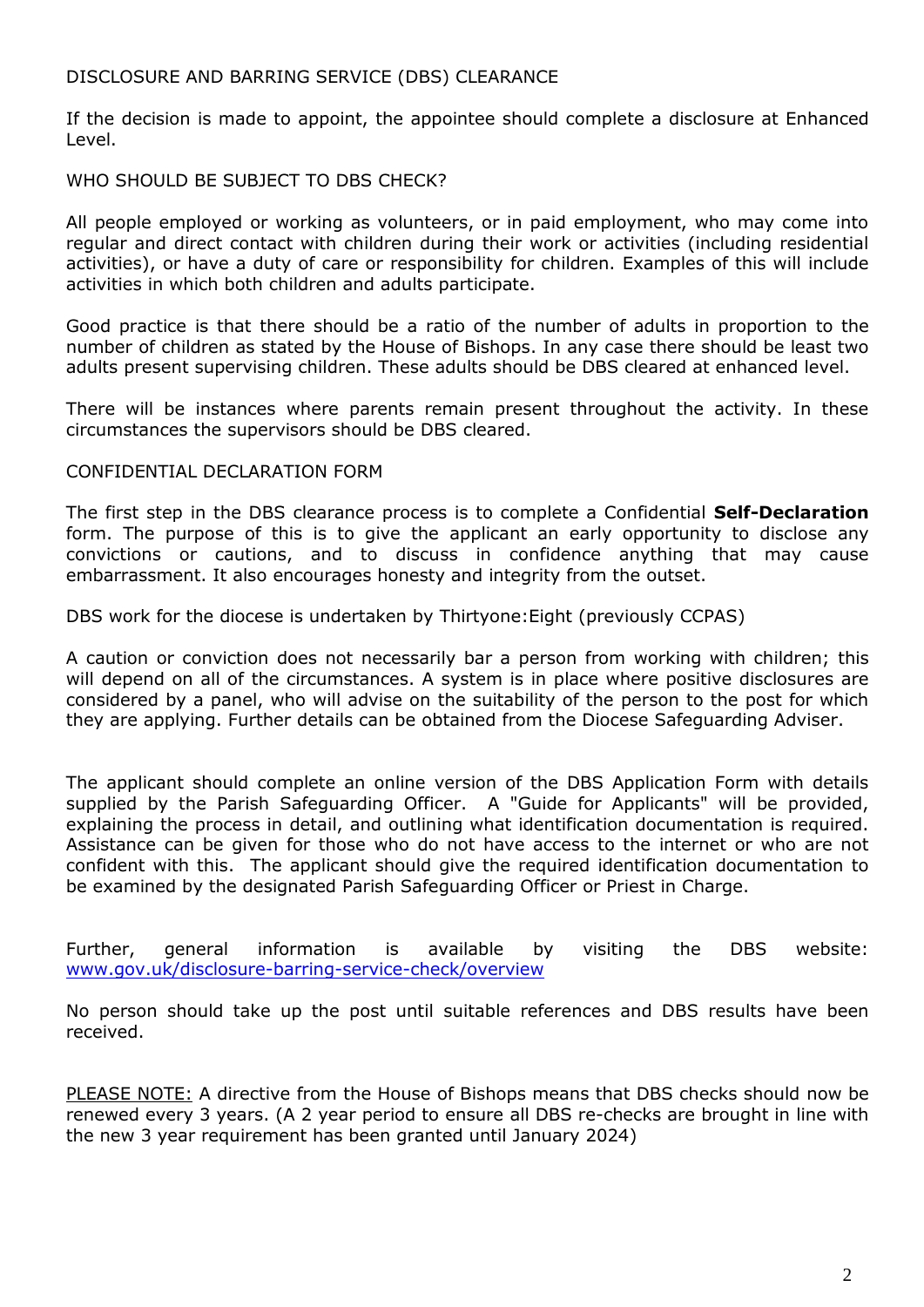#### SAFEGUARDING CHILDREN AND YOUNG PERSONS: PROCEDURE FOR REPORTING SUSPECTED ABUSE

These are just some of the categories of abuse:

#### PHYSICAL ABUSE

This can range from excessive smacking to inflicting injuries so serious that the result can be permanent disability or death.

Physical abuse involves hitting, shaking, throwing, poisoning, burning or scalding, drowning, suffocating, punching, kicking, or otherwise causing physical injury to a child. Physical harm may also be caused when a parent or carer fabricates the symptoms of, or deliberately induces illness in a child. This was formerly referred to as Munchausen's syndrome.

The symptoms manifest themselves as bruising on areas of the body where it would be difficult to have occurred accidentally, fractured limbs etc. Children can also be withdrawn, fearful, and aggressive.

It is important to note that this is not an exhaustive or definitive list, neither should one single symptom be seen as indicative of abuse; all known facts need to be considered.

#### SEXUAL ABUSE

This category involves forcing or enticing a child or young person to take part in sexual activities, including prostitution, whether or not the child is aware of what is happening. The activities may involve physical contact, including penetrative (e.g. rape, buggery, or oral sex) or non-penetrative acts.

They may include non-contact activities, such as involving children in looking at, or in the production of, pornographic material or watching sexual activities, or encouraging children to behave in sexually inappropriate ways.

It is almost impossible to recognise symptoms of sexual abuse which will result in abnormal medical conditions. It requires highly experienced medical professionals to diagnose abuse, and recent controversy within the medical profession simply emphasises the difficulties in this highly sensitive area.

Notwithstanding medical symptoms, the child may present as being withdrawn, fearful of adults, show inappropriate sexual knowledge for their age, extreme exposure or preoccupation with genitalia, unexplained sums of money, or gifts.

#### EMOTIONAL ABUSE

Emotional abuse is the persistent emotional maltreatment of a person such as to cause severe and persistent adverse effects on the person's emotional development.

It may involve conveying to people that they are worthless or unloved, inadequate, or valued only insofar as they meet the need of another person.

It may involve serious bullying causing people frequently to feel frightened or in danger, or the exploitation, or corruption of people.

Some level of emotional abuse is involved in all types of maltreatment, though it may occur alone. It may feature age related or developmentally inappropriate expectations being imposed on them.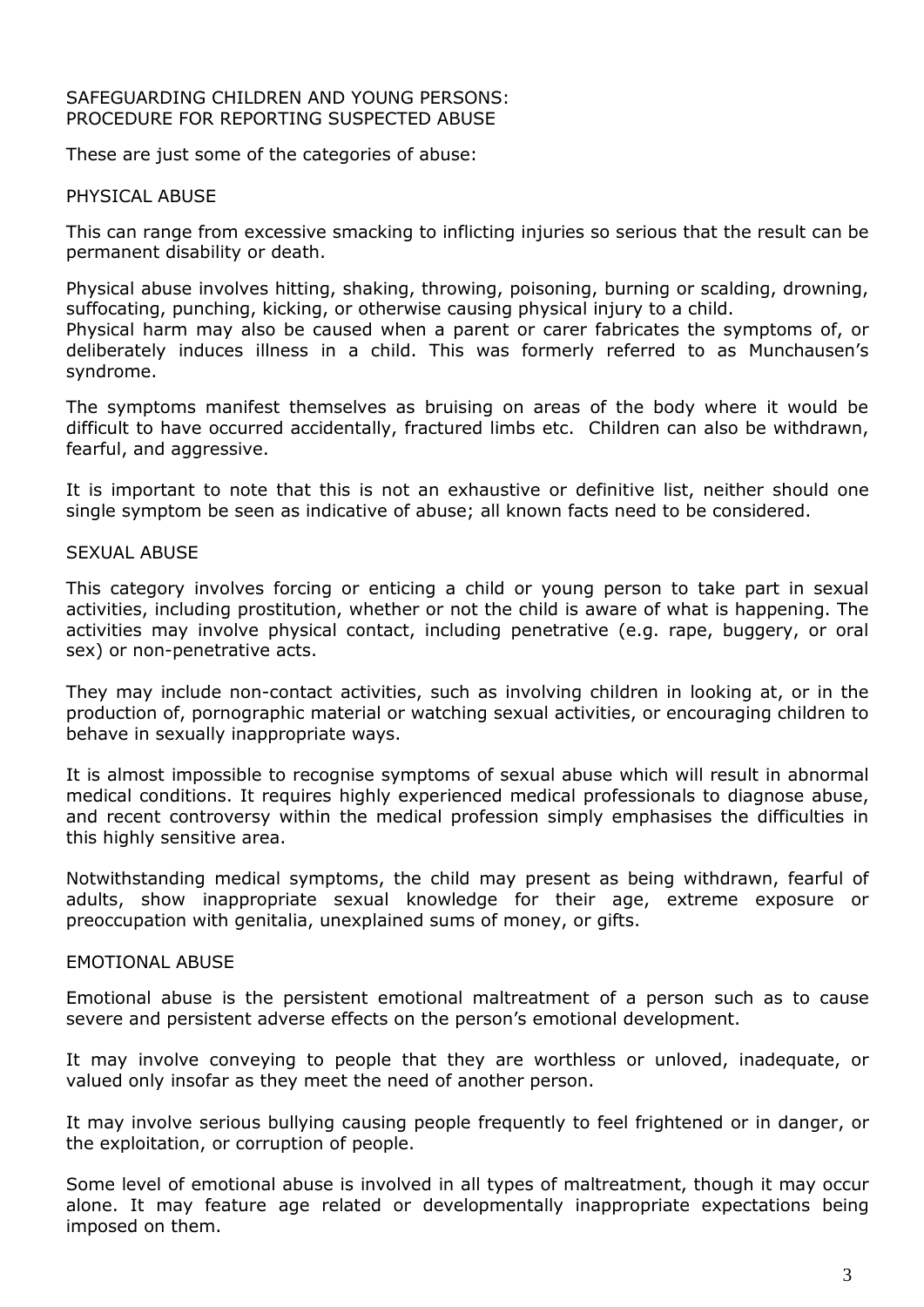These may include interactions that are beyond the person's developmental capability, as well as overprotection and limitation of exploration and learning, or preventing the person participating in normal social interaction.

It may involve seeing or hearing the ill treatment of another.

Domestic abuse can have significant negative effects upon children living in an abusive household.

It is very difficult to recognise physical signs of emotional abuse but it may manifest itself by the child/adult lacking in self-confidence, as a result of constant criticism, poor interaction between parent and child, developmental delay, communication difficulties, self-harming etc.

#### **NEGLECT**

Neglect is the persistent failure to meet a person's basic physical and/or psychological needs, likely to result in the serious impairment of the person's health or development.

Neglect may occur during pregnancy as a result of maternal substance abuse. Once a child is born, neglect may involve a parent or carer failing to provide adequate food and clothing, shelter including exclusion from home, or abandonment, failing to protect a child from physical and emotional harm or danger, failure to ensure adequate supervision including the use of inadequate care-takers, or the failure to ensure access to appropriate medical care or treatment. It may also include neglect of, or unresponsiveness to the child's basic emotional needs.

Neglect is usually obvious. The person will be inappropriately dressed for the weather conditions, dirty, unkempt, poor personal hygiene, low weight and height for age, poor skin, and hair condition, constant hunger, voracious appetite, hiding food etc.

To emphasise again what has been previously stated, the indicators of abuse outlined above must not be taken in isolation. The list is not definitive, neither is it exhaustive.

Any concerns about a child or the conduct of an adult towards a child should be reported, as described above to either the designated Safeguarding Officer, the incumbent, or the Diocese Safeguarding Adviser.

Please do not allow this reporting procedure to be delayed. On very exceptional and rare occasions, medical attention or immediate Police attendance may be needed.

#### SPIRITUAL ABUSE

Spiritual Abuse is the inappropriate use of religious belief or practice by:

- The misuse of the authority of leadership or penitential discipline.
- Oppressive teaching.
- Obtrusive or forced healing and deliverance ministries or rituals.
- The denial of the right or the opportunity to grow in the knowledge and love of God.

An example: It might be seen in a leader who is intimidating and imposes their will on other people, perhaps threatening dire consequences or wrath of God if disobeyed. They may say God has revealed certain things to them and so they know what is right. Those under their leadership are fearful to challenge or disagree, believing they will lose the leader's (or, more seriously God's) acceptance and approval.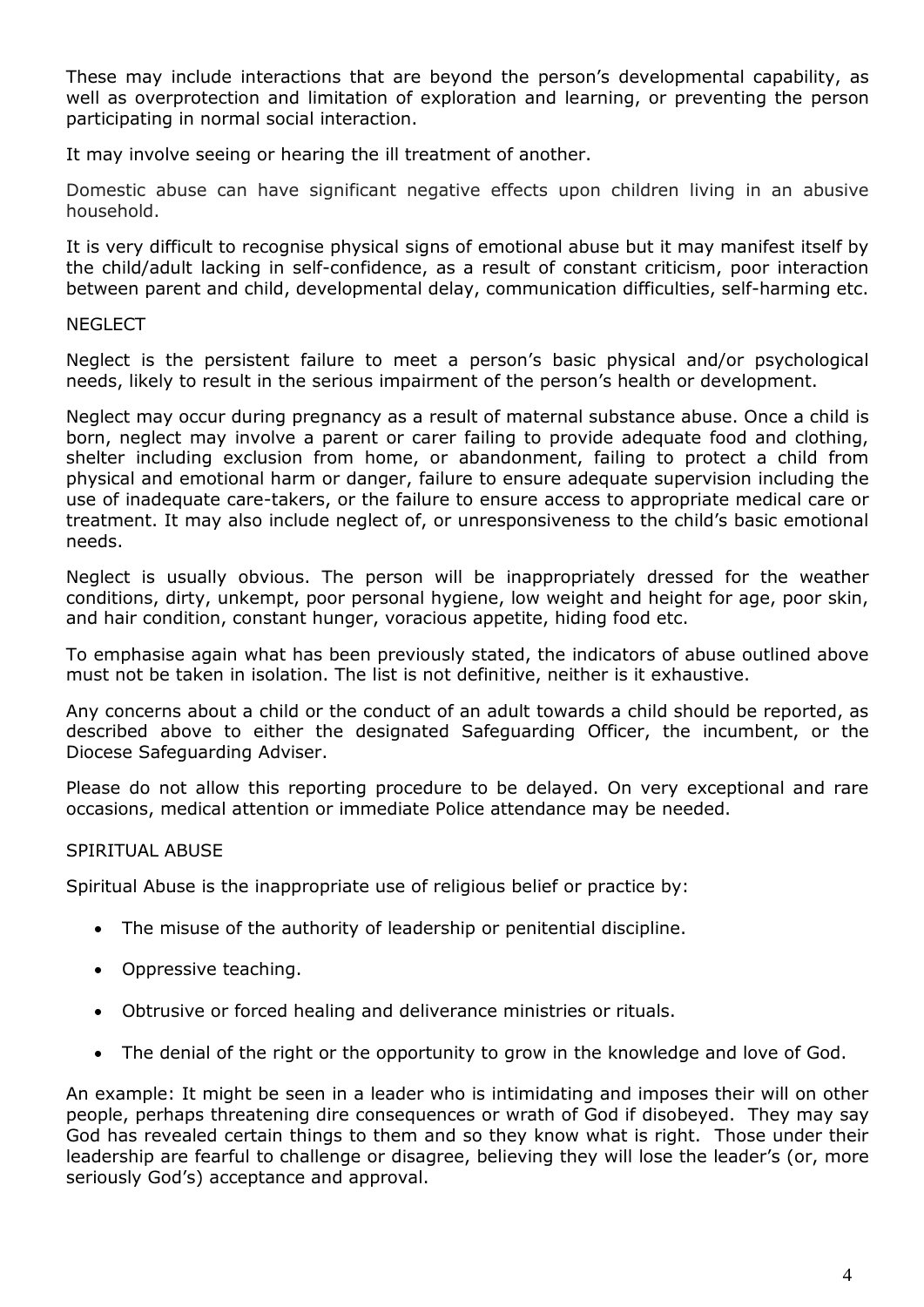#### DISCRIMINATORY ABUSE

Discriminatory abuse, including racist and sexist abuse, exists when values, beliefs or culture result in the misuse of power that denies opportunities to some individuals or groups.

Examples:

- Unequal treatment
- Inappropriate use of language: racist remarks, sexist remarks, derogatory remarks or verbal abuse.
- Humiliating behaviour
- Lack of respect towards a person's culture
- Comments about disability
- Bullying or other forms of harassment
- Deliberate exclusion

#### BULLYING AND HARASSMENT POLICY

Harassment and bullying – however rare - will not be tolerated in the Parish. All complaints of harassment and bullying will be taken seriously and thoroughly investigated.

Bullying and harassment includes any behaviour which an individual or group knows, or ought reasonably to know, could have the potential effect of offending, humiliating, intimidating or isolating an individual or group to the extent that it causes actual harm or distress to the target(s), normally but not exclusively, after a series of incidents over a prolonged period of time.

Lack of intent does not diminish, excuse or negate the impact on the target or the distress caused.

The fuller policy has been acceptance by the PCC and is available in another document.

#### **INHIBITORS TO REPORTING ABUSE**

It is appreciated that for a lay person to report what they suspect to be abuse of a child or concern around an adult's conduct towards a child, or children can be a daunting experience.

Concerns such as: What if I am wrong?; the social standing of the person concerned within the community; the impact on the family concerned; the impact on the church community; are questions raised by those considering referring abuse.

To balance some of these concerns it should be remembered that children very rarely lie about abuse.

Professionals from all agencies involved in safeguarding children will have undergone specialist training. They will be well experienced and will act with sensitivity and discretion.

The aim of professionals is not to remove children from the family unit but to work with the family. Removal of a child happens in rare and exceptional circumstances.

If reporting suspicions of abuse is difficult for an adult, then please consider the trauma a child faces in such circumstances. An abuser will have conditioned and groomed the child, using threats and fear to prevent disclosure. The child will have had to overcome all of these inhibitors, and built up sufficient trust and faith in an adult to disclose to them.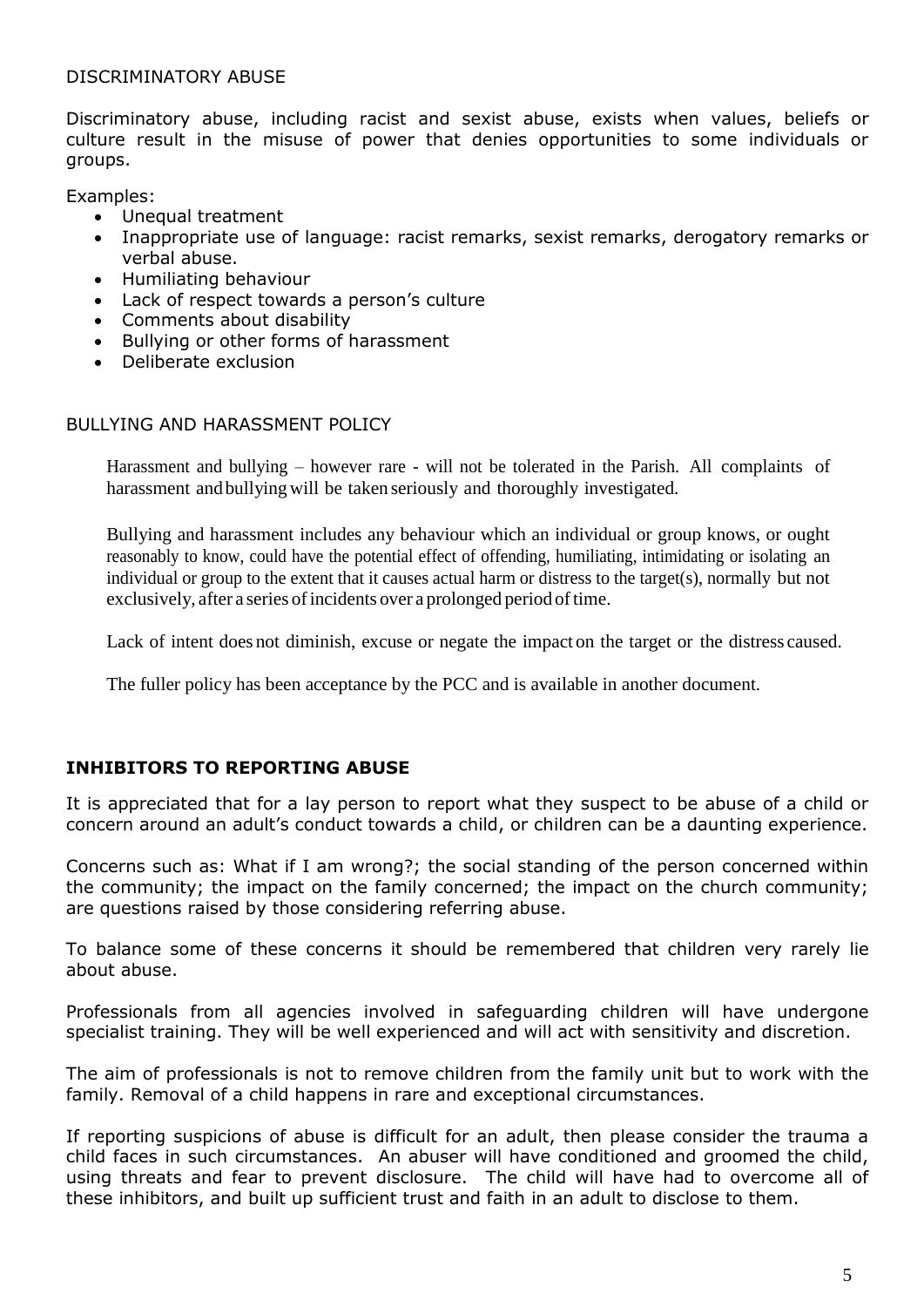#### HANDLING A DISCLOSURE

The reality is that incidents of abuse of a child by an adult within a church setting are, thankfully, rare, but you may have concerns for a child or family within the wider community. The following guidance applies to equally to both.

#### INVESTIGATION OF SUSPECTED ABUSE

It is essential to remember that it is not the responsibility of anyone within the Church to investigate. Safeguarding protection investigations can be sensitive and complex, and require a great deal of expertise and experience. Normally the Church requires that any concerns are reported to the Parish Safeguarding Officer, and to the Diocese Safeguarding Adviser.

Certain circumstances may dictate that the local authority social care or the Police should be contacted first. In this instance the Diocese Safeguarding Adviser should be informed at the first opportunity.

#### QUESTIONING

Some questioning may be necessary to establish basic facts. Use only open questions. It is important to emphasise that any questioning must be kept to an absolute minimum.

#### SOME DO'S AND DONT'S

DO listen without interruption to what the child/adult is saying.

DO reassure the child/adult that they are not to blame and they are doing the right thing by telling.

DO stay calm.

DO be honest and tell the child/adult what will happen next.

DON'T make promises to the child/adult. As an example do not tell them that you will keep secret what has been said.

DON'T interrogate the child/adult, as stated above it is for others to investigate.

DON'T criticise the alleged perpetrator.

DON'T ask leading questions, for example, "Was it your dad that caused that bruise?"

#### WRITTEN RECORDS

A written record of disclosure or concerns you may have relating to a child or adult should be made, based on what you have seen or heard. Use the exact words used by them.

In the event of a disclosure from a child, a record of the conversation should be made as soon as is practicable. These should be kept safe. It may be that the police will need to have these.

Confidential records will be maintained of information and consent forms from parents/guardians of all children. These will contain contact and medical details as appropriate to enable proper actions to be taken in emergency situations and should be considered mandatory for children who attend Junior Church or JAM groups.

#### TEACHING SKILLS AND TRAINING

Children and Youth leaders will be encouraged to keep trained and up to date with their teaching work and skills as appropriate to ensure the most effective teaching is carried out.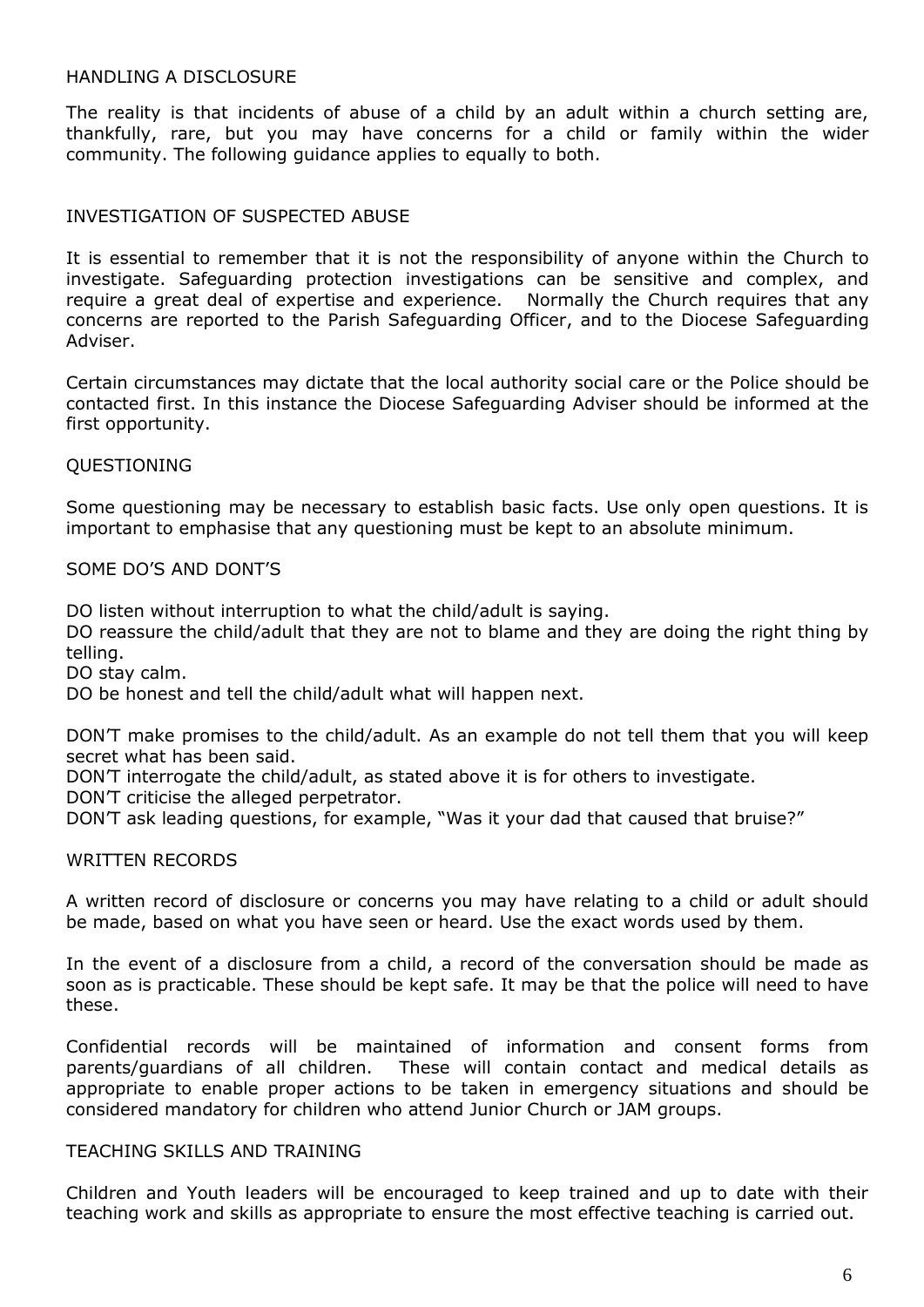## **Parish Statement on Domestic Abuse**

#### **Policy for Responding to Domestic Abuse**

#### **All forms of domestic abuse are wrong and must stop. We are committed to promoting and supporting environments which:**

• ensure that all people feel welcomed, respected and safe from abuse;

• protect those vulnerable to domestic abuse from actual or potential harm;

• recognise equality amongst people and within relationships;

• enable and encourage concerns to be raised and responded to appropriately and consistently.

#### **We recognise that:**

• all forms of domestic abuse cause damage to the survivor and express an imbalance of power in the relationship;

• all survivors (regardless of age, disability, gender, racial heritage, religious belief, sexual orientation or identity) have the right to equal protection from all types of harm or abuse;

• domestic abuse can occur in all communities;

• domestic abuse may be a single incident, but is usually a systematic, repeated pattern which escalates in severity and frequency;

• domestic abuse, if witnessed or overheard by a child, is a form of abuse by the perpetrator of the abusive behaviour;

• working in partnership with children, adults and other agencies is essential in promoting the welfare of any child or adult suffering abuse.

#### **We will endeavour to respond to domestic abuse by:**

#### **In all our activities –**

• valuing, listening to and respecting both survivors and alleged or known perpetrators of domestic abuse.

#### **In our publicity –**

• raising awareness about other agencies, support services, resources and expertise, through providing information in public and women-only areas of relevance to survivors, children and alleged or known perpetrators of domestic abuse.

#### **When concerns are raised –**

• ensuring that those who have experienced abuse can find safety and informed help;

• working with the appropriate statutory bodies during an investigation into domestic abuse, including when allegations are made against a member of the church community.

#### **In our care –**

• ensuring that informed and appropriate pastoral care is offered to any child, young person or adult who has suffered abuse;

• identifying and outlining the appropriate relationship of those with pastoral care responsibilities with both survivors and alleged or known perpetrators of domestic abuse.

## **Parish Statement on Recruitment (Ex-offenders)**

The Parish uses the Disclosure and Barring Service (DBS) to assess an applicant's suitability for positions of trust. It undertakes to treat fairly all applicants for such positions. It undertakes not to discriminate unfairly on the basis of a conviction or other information revealed.

We are interested in creating an inclusive society and are committed to equal opportunity. Therefore, where people have committed an offence, the nature and circumstances of that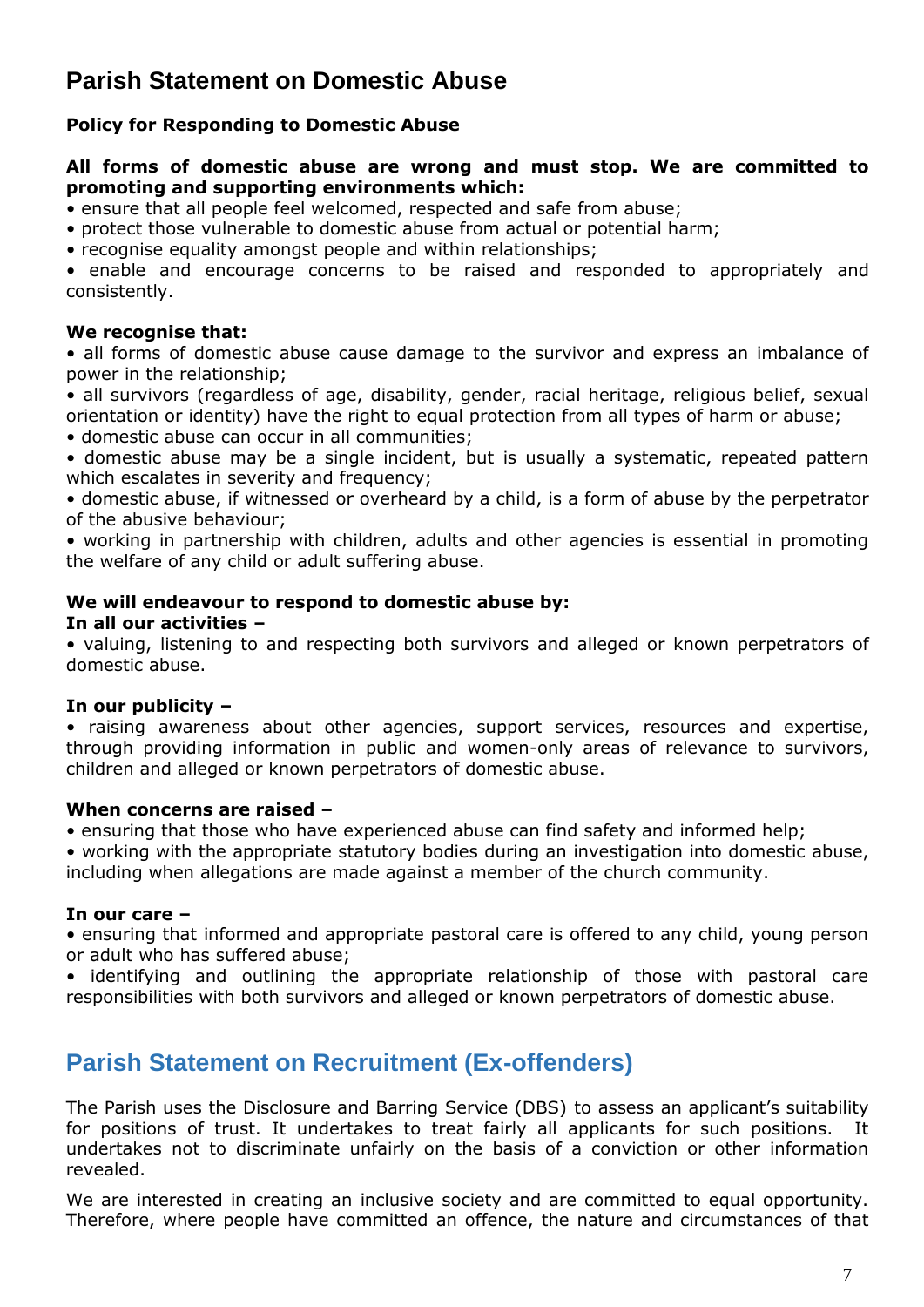offence will be taken into consideration. In line with the DBS Code of Practice, the parish policy is that the following should be considered:

- whether the conviction or other matter revealed is relevant to the position in question
- the seriousness of any offence or other matter revealed
- the length of time since the offence or other matter occurred
- whether the applicant's circumstances have changed since the offending behaviour or the other relevant matters
- the circumstances surrounding the offence and the explanation(s) offered by the convicted person.

#### **Having a criminal record will not necessarily bar you from working with us.**

- The Parish is committed to the fair treatment of its staff, potential staff, volunteers, or users of its services, regardless of race, gender, religion, sexual orientation, responsibilities for dependants, age, physical/mental disability or offending background.
- We actively promote equality of opportunity for all and welcome applications from a wide range of candidates, including those with criminal records. We select all candidates for interview based on their skills, qualification, experience and potential.
- An application for a criminal record check is only submitted to DBS after it has been determined that one is both proportionate and relevant to the position concerned. For such positions, all job adverts and recruitment briefs will contain a statement that a Disclosure will be requested in the event of the individual being offered the position.
- Where a Disclosure is to form part of the recruitment process, all applicants must complete a Confidential Self -Declaration Form. This allows applicants to provide details of any criminal record at an early stage in the process. The Declaration will be retained by the employer or the parish.
- We ensure that those who are involved in the recruitment process are aware of the legislation relating to the employment of ex-offenders, eg the Rehabilitation of Offenders Act 1974.
- At interview, or in a separate discussion, we ensure that an open and measured discussion takes place on the subject of any offences or other matters that might be relevant to the position. Failure to reveal information that is directly relevant to the position sought could lead to withdrawal of an offer of employment or a voluntary post.

We undertake to seek the advice of the Diocesan Safeguarding Adviser and discuss any matter revealed in a Disclosure with the person seeking the position before withdrawing a conditional offer of employment or a voluntary position.

#### **If you have any concerns or need to talk to anyone about any part of this Safeguarding policy please contact, our Safeguarding Officer; details at the end of this document.**

**Details of who to contact are also displayed on the noticeboard of both our churches on a poster entitled 'Promoting a Safer Church'**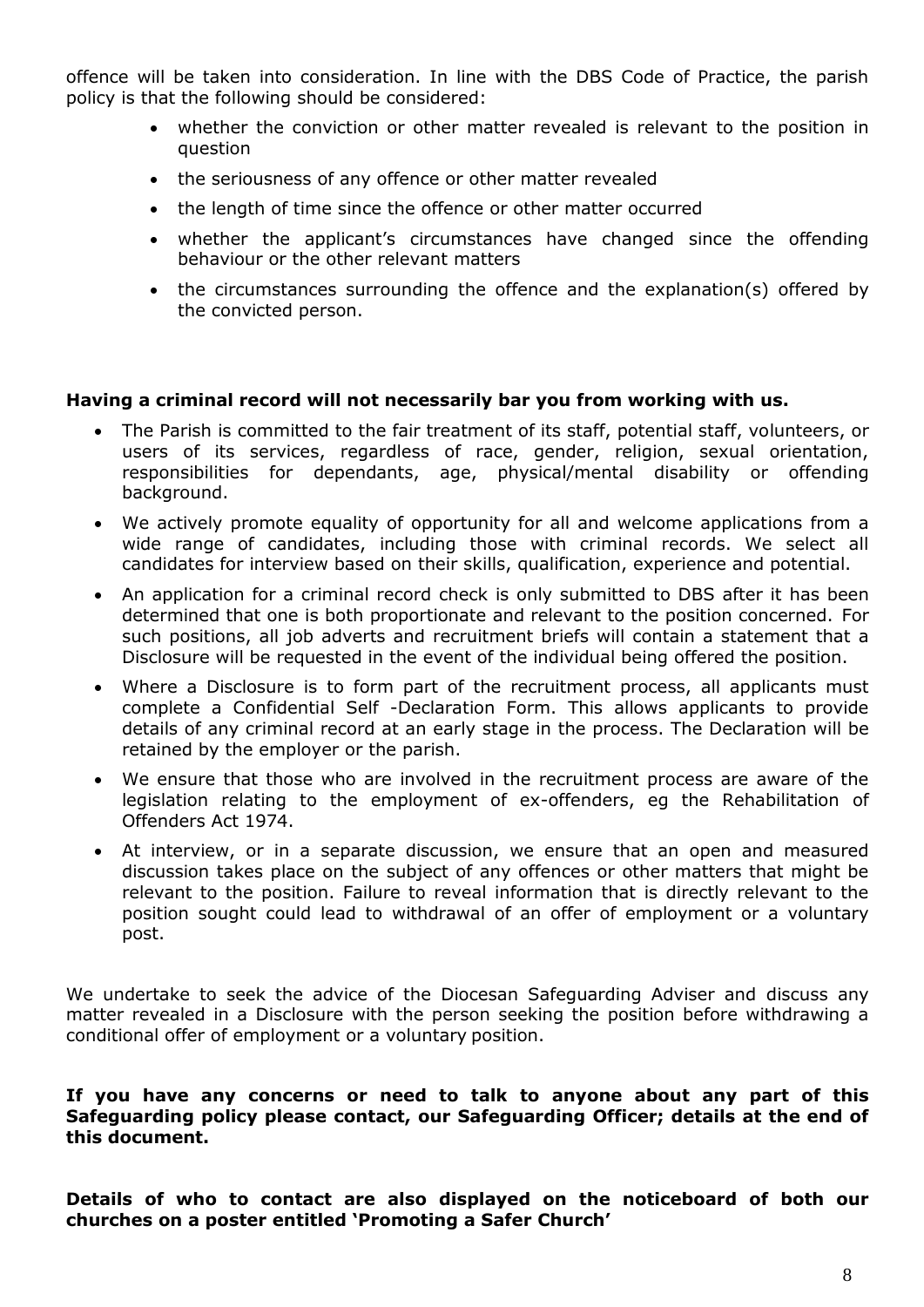# **Policy for Safeguarding Children**

### **Parish of KNEBWORTH in the Church of England Diocese of St Albans.**

This Policy was agreed at the Parochial Church Council Meeting held on 21st March 2022

- We are committed to implementing a safeguarding children policy and accepting the Church of England Policy Protecting All God's Children (4<sup>th</sup> edition 2010) and to be responsive to local parish requirements.
- We will review and endorse the safeguarding policies annually so that all members are aware of their responsibilities.
- The highest standards will be maintained in all the Church's contacts with children and young people and adult volunteers will be given appropriate support and opportunities for training.
- We will respond without delay to every complaint made that a child or young person for whom we are responsible may have been harmed.
- This Parish will co-operate fully with the statutory agencies in every situation and will not conduct its own investigations.
- We will seek to offer informed pastoral care to any child, young person or adult who has suffered abuse.
- We will care for and supervise any member of our church community known to have offended against a child.
- The PCC acknowledges its responsibility for all work with children and young people done in the name of the Church and requires all those engaged in such work to be properly appointed and supported in accordance with the Church of England Practice Guidance: Safer Recruitment (January 2022).

We have appointed as our Parish Safeguarding Officer

**2**

Penny Paton 01438 313241 Email: knebworthparishchurch@gmail.com

Signed ................................................................................. Priest in Charge

.................................................................................. Safeguarding Officer

--------------------------------------------------------------------------------------------------------------

This Policy document was reviewed and approved by Knebworth Parochial Church Council on 21 March 2022.

The Policy will be reviewed, amended as necessary, and approved by Knebworth Parochial Church Council before the end of March 2023.